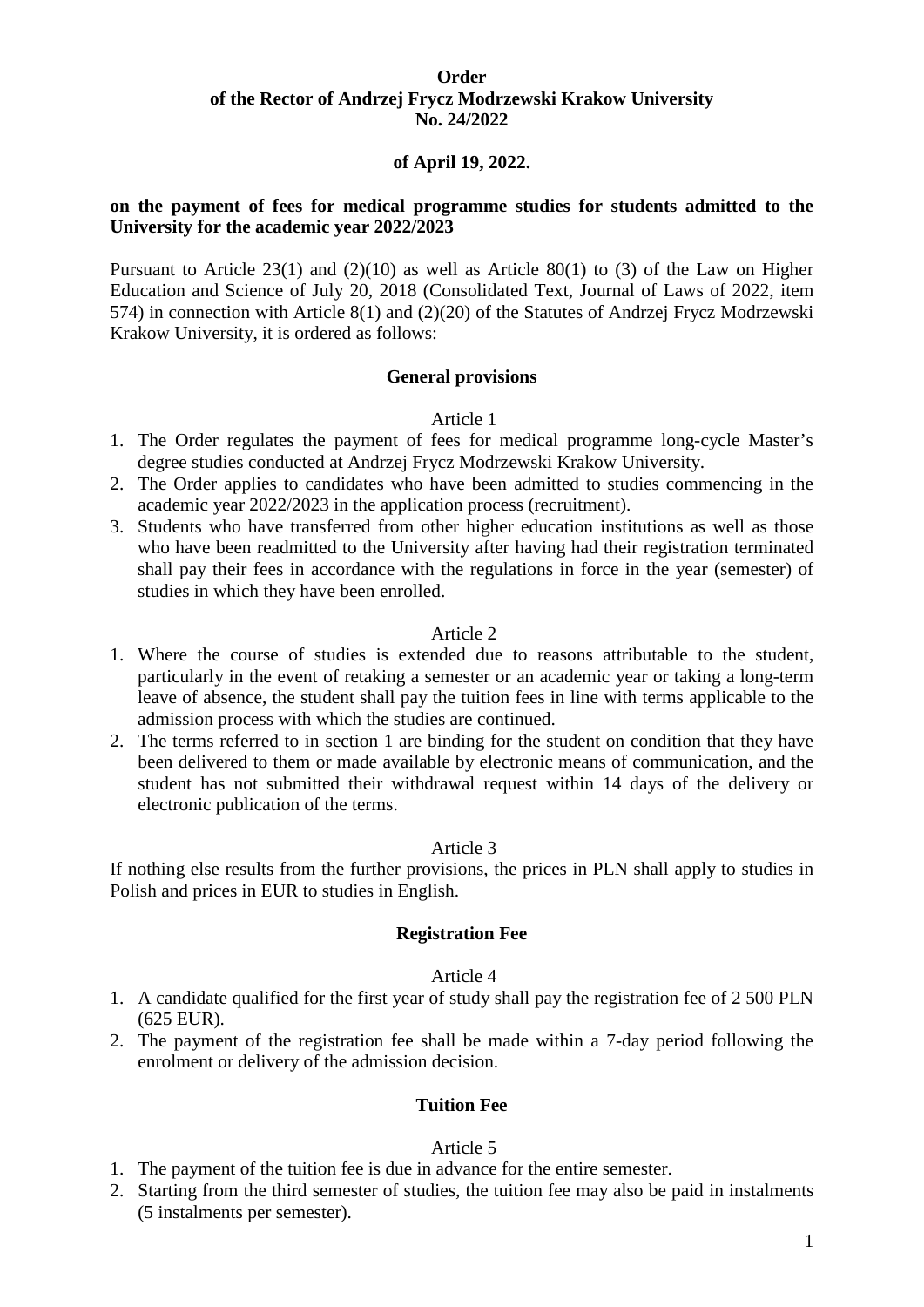#### Article 6

- 1. Starting from the third semester of studies, a student may submit a declaration to the dean's office notifying that their further tuition fee payments shall be paid in instalments.
- 2. Such a declaration must be submitted by January 31 (for the summer semester) or by July 31 (for the winter semester).
- 3. Once submitted, the declaration shall bind the student until the end of their period of study unless it is withdrawn. The student may withdraw the declaration before the beginning of each subsequent semester. The declaration should be withdrawn within the time limit mentioned in section 2.
- 4. The payment of the tuition fee of a student who fails to submit the declaration or has withdrawn the submitted declaration is due in advance for an entire semester.

#### Article 7

- 1. The payment of the tuition fee for the first semester of studies is due by October 10, 2022 unless the due date of payment of the registration fee is later than October 10, 2022, in which case both fees shall be paid at once.
- 2. The payment of the tuition fee for the following semesters is due:
	- 1) for the summer semester by February10,
	- 2) for the winter semester by September 10.
- 3. The payment of the tuition fee in instalments is due:
	- 1) in the winter semester:
		- a)  $1<sup>st</sup>$  instalment by September 10,
		- b)  $2<sup>nd</sup>$  instalment by October 10,
		- c)  $3<sup>rd</sup>$  instalment by November 10,
		- d)  $4<sup>th</sup>$  instalment by December 10,
		- e)  $5<sup>th</sup>$  instalment by January 10;
	- 2) in the summer semester:
		- a)  $1<sup>st</sup>$  instalment by February 10,
		- b)  $2<sup>nd</sup>$  instalment by March 10,
		- c) 3rd instalment by April 10,
		- d)  $4<sup>th</sup>$  instalment by May 10,
		- e)  $5<sup>th</sup>$  instalment by June 10.

#### Article 8

The tuition fee for one semester of studies paid in advance is:

|            | + St<br>vear | $\lambda$ nd<br>vear | $\gamma$ rd<br>vear | $4^{\rm m}$<br>vear | $\epsilon$ th<br>vear | vear   |
|------------|--------------|----------------------|---------------------|---------------------|-----------------------|--------|
| Studies in | 24 000       | 25 000               | 27 000              | 29 000              | 29 000                | 27 000 |
| Polish     | PLN          | PLN                  | PLN                 | <b>PLN</b>          | PLN                   | PLN    |
| Studies in | 7 500        | 7850                 | 8 500               | 9 200               | 9 200                 | 8 500  |
| English    | EUR          | EUR                  | EUR                 | <b>EUR</b>          | <b>EUR</b>            | EUR    |

#### Article 9

The tuition fee for one semester of studies paid in instalments is:

|                                                                                      | $\cap$ na<br>veai | $\gamma$ ra<br>year                                             | $A^{\text{tn}}$<br>year | $-\text{ln}$<br>vear | year |
|--------------------------------------------------------------------------------------|-------------------|-----------------------------------------------------------------|-------------------------|----------------------|------|
| <b>Studies in Polish</b>                                                             |                   | 5 x   5 000 PLN   5 400 PLN   5 800 PLN   5 800 PLN   5 400 PLN |                         |                      |      |
| Studies in English   5 x   1 570 EUR   1 700 EUR   1 840 EUR   1 840 EUR   1 700 EUR |                   |                                                                 |                         |                      |      |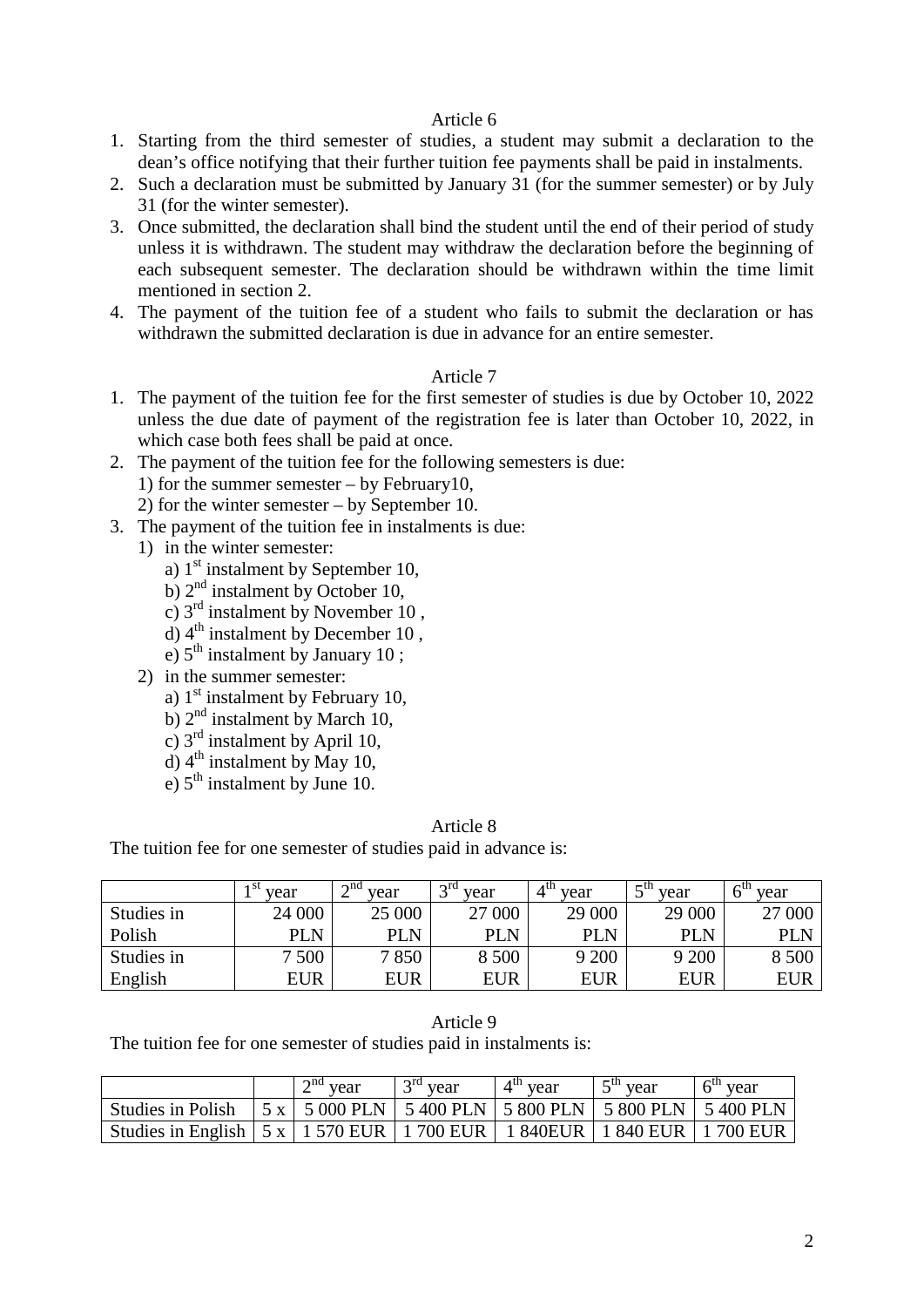# Article 10

- 1. A student requesting a student loan for medical studies (hereinafter referred to as loan) for the first time shall submit the following to the dean's office:
	- 1) a declaration in accordance with the template developed by the University and
	- 2) a copy of a concluded loan agreement (original document available for inspection.)
- 2. The declaration referred to in section 1(1) shall be submitted within the due date for the tuition fee payment referred to in Article 7(1-2). A copy of the loan agreement shall be submitted to the dean's office immediately after its conclusion, however, not later than until November 10, and in the summer semester until April 10.
- 3. The student referred to in Article 1 shall pay the tuition fee reduced by the requested loan instalment that is not higher than the maximum loan amount determined pursuant to Article 103a(11) of the Law on Higher Education and Science of July 20, 2018 (Consolidated Text, Journal of Laws of 2022, item 574), provided that the requirements referred to in section 1(1 and 2) are fulfilled in due time.
- 4. A student granted with a loan shall pay their tuition fee for consecutive semesters reduced by the agreed loan instalment, provided that they meet all the required formalities in due time and the bank completes the payment of a consecutive loan instalment to the bank account of the University within the date specified in the loan agreement that is not later than 60 days of the commencement of the semester of studies in question. In case of doubt, it is deemed that the winter semester commences on October 1 and the summer semester commences on March 1.
- 5. Where a student pays their tuition fee in instalments, the fee shall be reduced by the instalments with the latest payment due date.
- 6. If according to the Law referred to in section 3, the provisions based on this Law or the loan agreement the loan instalment for a particular semester does not apply or shall be reimbursed, the tuition fee for this particular semester shall be determined on general terms. The student is obliged to cover any potential underpayment within 14 days of the appropriate information being distributed by the University.

# Article 11

- 1. A one semester loan instalment transferred by the bank to the University bank account shall be recorded as a tuition fee for a particular semester.
- 2. A loan instalment shall not be recorded as any other fees, especially not as a tuition fee for another semester, other educational fees or interests for late payment.
- 3. If after receiving the payment for a semester loan instalment an overpayment of the tuition fee for a particular semester is recorded, especially in the case where the student has previously paid the full amount of the fee, the University shall reimburse the resulted overpayment within 7 days of receiving the loan instalment, unless according to the Law referred to in Article 10(3), the provisions issued pursuant to this Law or the loan agreement the loan instalment for the particular semester does not apply and shall be reimbursed. The reimbursement shall be processed to the bank account from which the fee payment was made.

# **Examinations and Credits**

# Article 12

No fees are charged for examinations and course credits, including resits.

# Article 13

The postponement or reinstatement of the date of examination or course completion shall result in the payment of additional 200 PLN (50 EUR) by the student for each new date defined.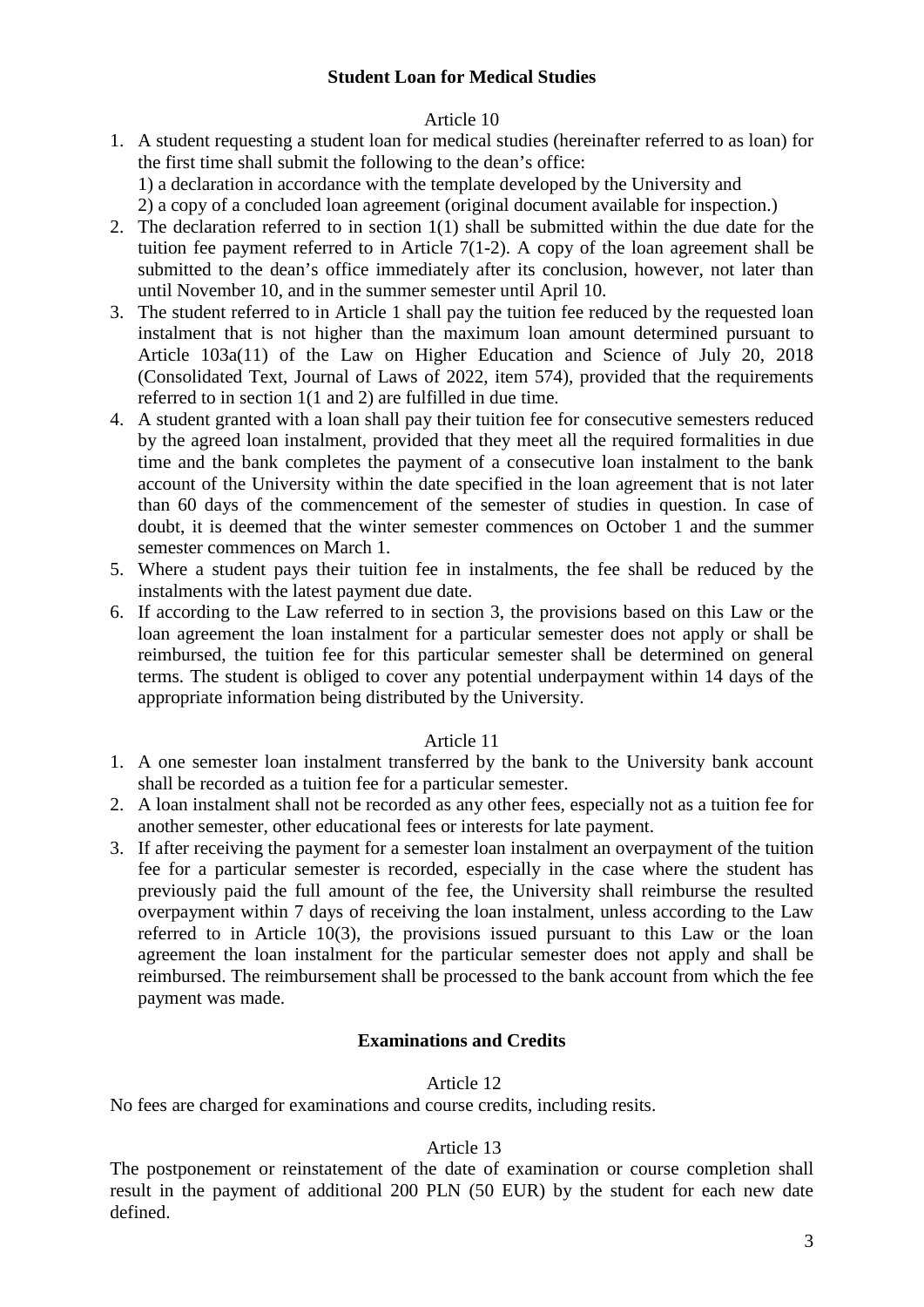# **Conditional Entry, Course Retake, Studying in Advance**

# Article 14

The student shall pay 300 PLN (75 EUR) for each short-term conditional entry.

# Article 15

- 1. The course or courses that are to be retaken as well as those completed while studying in advance require a payment of 800 PLN (200 EUR) for each ECTS credit.
- 2. Retaking a PE course requires a payment of 400 PLN (100 EUR).
- 3. The tuition fee of a student who received an advance credit shall be reduced by the amount specified in section 1 in the semester in which the completed course should be taken in the regular course of studies.

# **Semester Retake, Leave of Absence**

### Article 16

The tuition fee during a semester retake shall be paid on general terms.

# Article 17

- 1. The student on a long-term leave of absence shall pay 400 PLN (100 EUR) for each semester which they spend on a leave of absence.
- 2. The student applying for a long-term leave of absence shall attach the proof of payment of the fee referred to in section 1 to their application. The payment shall be reimbursed if the leave of absence is not granted.

# **Individual Study Plan and Programme or Individualised Organisation of Studies**

### Article 18

- 1. A student who was granted an individual study plan and programme or an individualised organisation of studies shall pay:
	- 1) the tuition fee on general terms, and
	- 2) 800 PLN (200 EUR) for each additional ECTS credit in a semester.
- 2. If the student's individual study plan consists in studying in a particular semester an additional course or courses not included in the medical programme studies, the fee referred to in section 1(2) is 100 PLN (25 EUR) per ECTS credit.

### Article 19

- 1. The fee referred to in Article 18(1)(2) shall not be collected if the individual study plan programme or the individualised organisation of studies shall consist in transferring a course from an earlier semester to a later one and the student has already included the corresponding payment in the tuition fee.
- 2. If the course that exceeds the limit of ECTS credits in a semester is covered by the study plan for a later semester of studies, the payment made in accordance with Article 18(1)(2) is made on account of the tuition fee for the later semester of studies.

### **Curricular Differences, Extracurricular Classes and Compensatory Classes**

## Article 20

- 1. The fee for the curricular differences is 800 PLN (200 EUR) for every ECTS credit due for completion in this mode.
- 2. Fees referred to in Article 14 and Article 15(1) related to the course constituting a curricular difference shall be collected on general terms.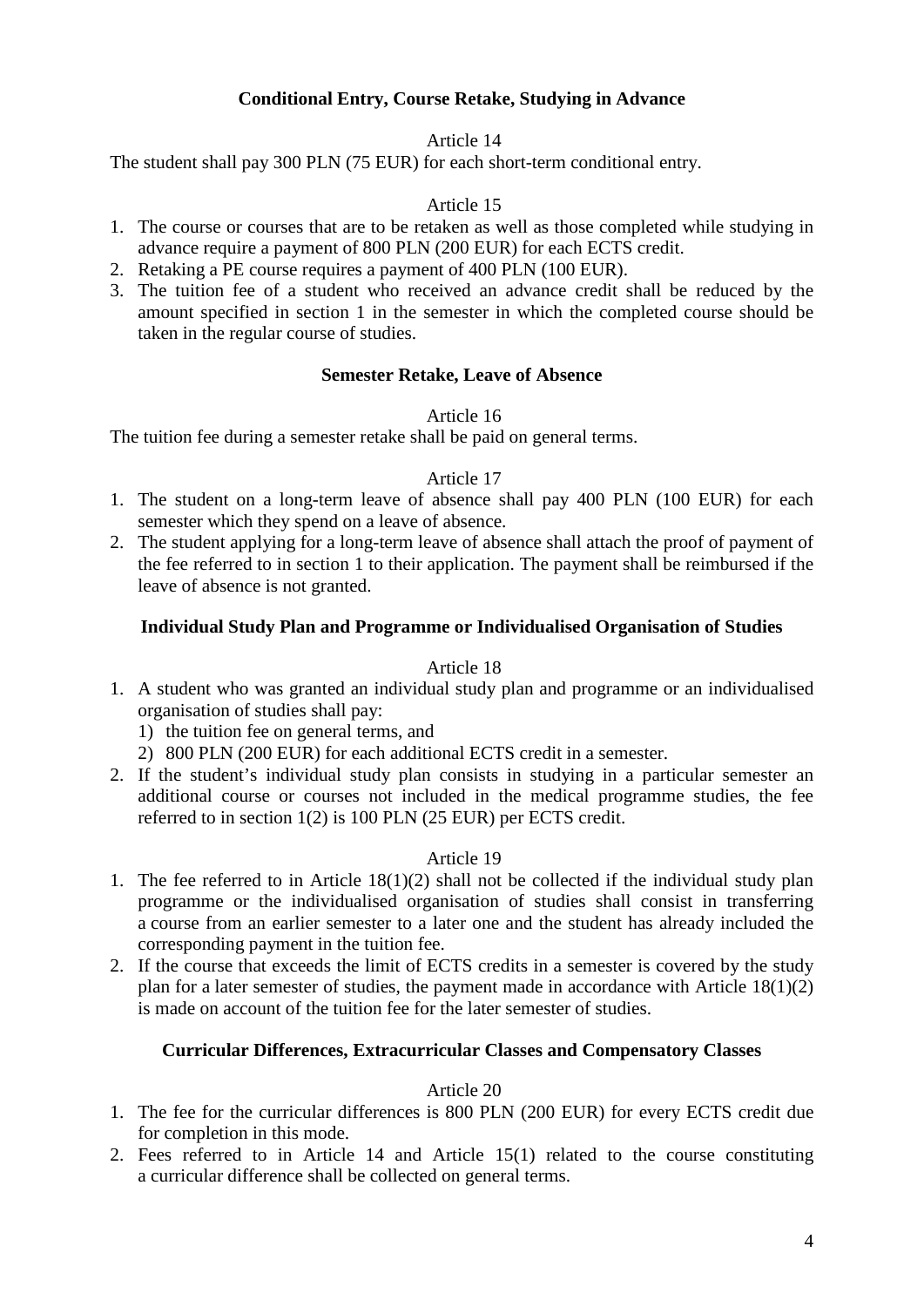### Article 21

The tuition fee covers the costs of conducting the courses included in the study plan of a particular field and mode of study and level of education. The tuition fee does not cover the costs of participation in extracurricular classes, not covered by the study plan.

# **Obligatory Insurance**

# Article 22

- 1. Before admitting students to practical classes, the University obtains a civil liability insurance and a post-exposure prophylaxis (PEP) treatment insurance for them.
- 2. Insurance costs are included in the tuition fee.

# **Payment Deadlines Referred to in Article 15(1 and 2), Article 18(1)(2) and (2), and Article 20(1).**

# Article 23

- 1. Fees referred to in Article 15(1 and 2), Article 18(1)(2) and (2), and Article 20(1) are paid within the time limit set for the payment of the tuition fee (first instalment of the fee) in the semester in which the student is obliged to complete the retaken course or the course completed with advance standing or the curricular difference or the course that causes the number of ECTS credits to exceed the limit as referred to in Article 18(1)(2) and (2).
- 2. If the decision by which the student is obliged to retake a course or complete a curricular difference, or the decision under which the student acquired the right to study according to an individual study plan and programme or an individualised organisation of studies or the right to study in advance, was issued less than 7 days before the deadline referred to in section 1 or after this deadline, the deadline for payment of fees referred to in section 1 is 7 days from the moment the student is given the decision.

# **Readmission to the University, Transfer from Another Higher Education Institution**

### Article 24

- 1. A student who has been readmitted to medical programme studies after having had their registration terminated shall pay the registration fee in the amount of 1250 PLN (312,50 EUR). The same registration fee is made by a student from another higher education institution who transfers to the University to the medical programme studies.
- 2. The registration fee is paid within 7 days of receiving a decision allowing the readmission to studies or a decision allowing a student to transfer from another higher education institution.

# **Payments for Student ID Card, for Additional Copy of the Diploma and Supplement to the Diploma and for Duplicates**

### Article 25

The University collects fees for issuing:

1) an additional copy of a diploma in a foreign language,

2) an additional copy of a supplement to the diploma in a foreign language,

3) a duplicate of a diploma or a supplement to the diploma,

4) a duplicate of a student ID card

- in the amount specified by the Minister competent for issues of Higher Education and Science

# **Final Provisions**

Article 26